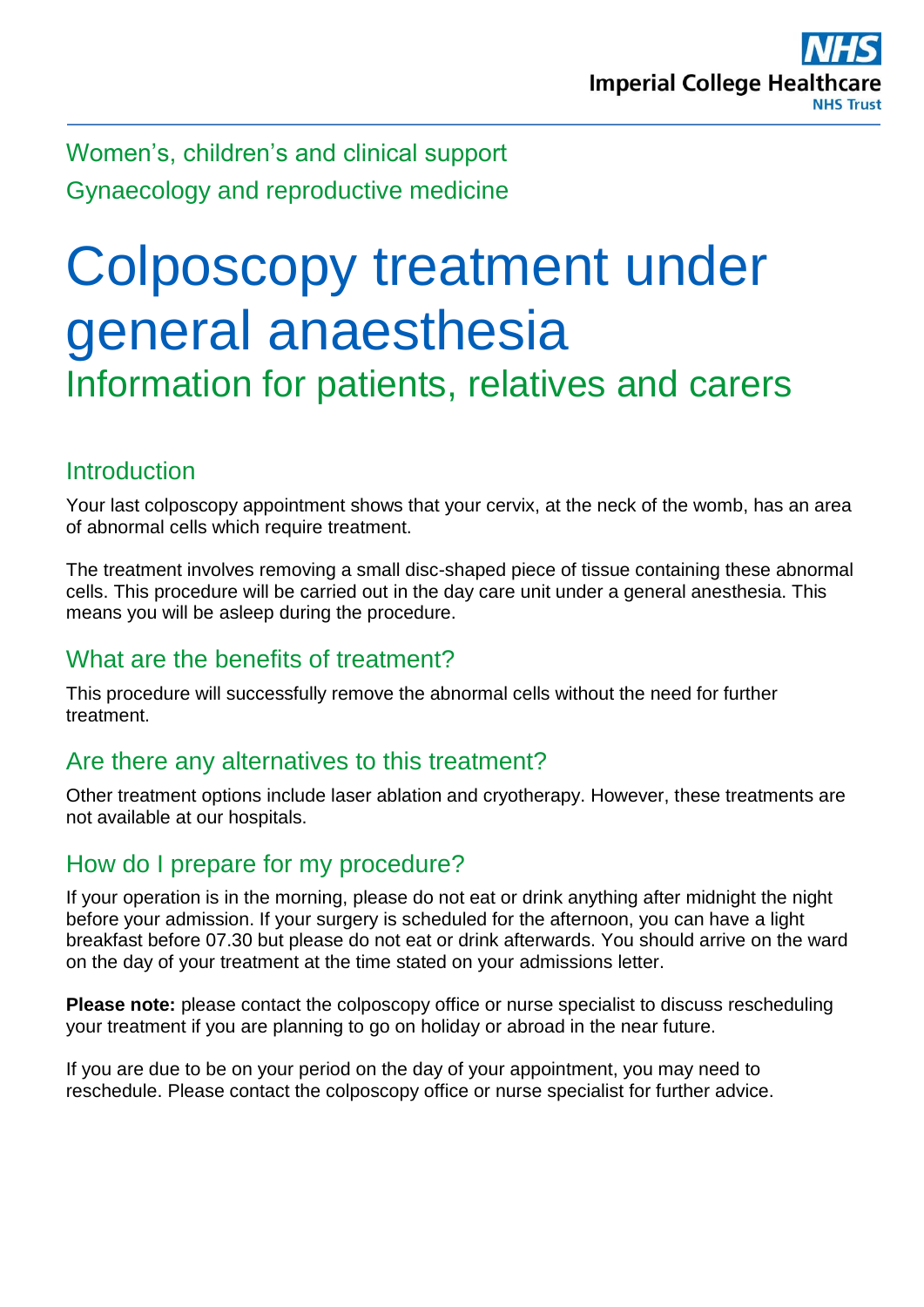## What are the risks involved in having this procedure?

There is a small risk of heavy bleeding and infection following the treatment. Women who have had a large area of cervix treated or those who have had more than one treatment may need to have closer monitoring during pregnancy.

# What are the risks of having surgery under general anaesthesia?

Any operation may lead to problems including the following general risks:

- excessive bleeding
- injury to nearby areas (tissue or organs)
- surgical or wound infection
- blood clots in the legs and lungs
- allergic reaction to drugs or anaesthetic
- breathing difficulties during or following the general anaesthetic

The likelihood of complications increases in patients who are overweight or obese, heavy smokers and those with medical problems such as diabetes or chronic lung conditions that are not well controlled.

#### After the operation

If you are feeling comfortable, and you have managed to eat and drink and there are no complications, you will be able to go home later on in the same day. But, you must be collected and have someone to stay with you overnight.

# What should I expect after treatment?

You will be given an information sheet about what to expect after your treatment before you leave the hospital. Please read it carefully. It is important for you to remember:

- you may have some bleeding and/or discharge that will last for two to four weeks
- you may experience period-like pains for approximately 24 hours. Simple painkillers which can be bought over the counter should help
- we advise you not to have sexual intercourse for four weeks following the treatment to allow the cervix time to heal
- avoid intense sports and activities such as jogging, aerobics or swimming for two weeks

#### Follow-up appointments

You will receive an appointment for a smear test and HPV screen six months after the treatment. It is important that this is performed in the colposcopy department where you were treated. About 3 – 5 per cent of women will require a second treatment therefore it is important to attend your follow-up appointment.